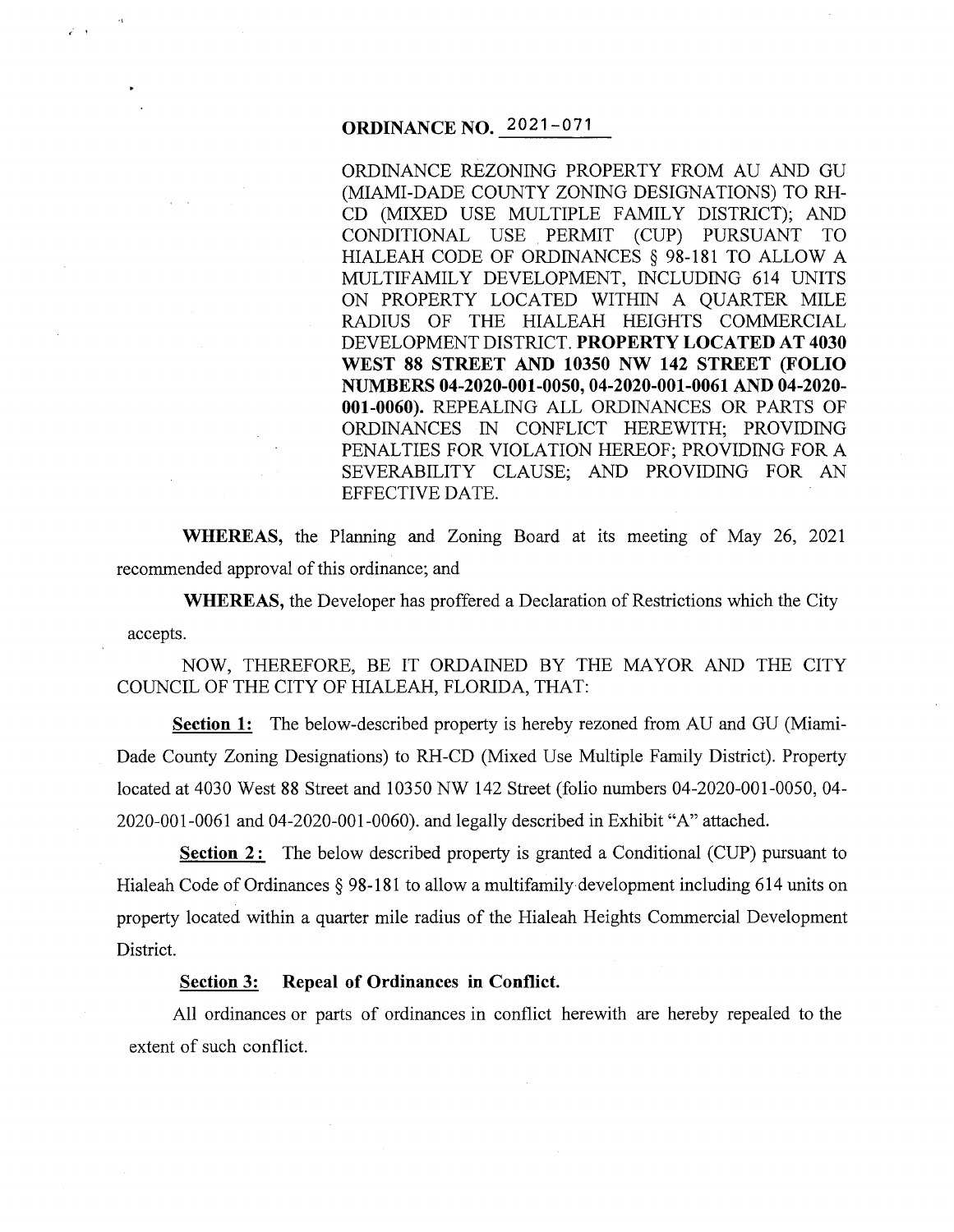### **Section 4: Penalties.**

Every person violating any provision of the Code or any ordinance, rule or regulation adopted or issued in pursuance thereof shall be assessed a civil penalty not to exceed \$500.00 within the discretion of the court or administrative tribunal having jurisdiction. Each act of violation and each day upon which any such violation shall occur shall constitute a separate offense. In addition to the penalty prescribed above, the city may pursue other remedies such as abatement of nuisance, injunctive relief, administrative adjudication and revocation of licenses or permits.

#### **Section 5: Severability Clause.**

If any phrase, clause, sentence, paragraph or section of this ordinance shall be declared invalid or unconstitutional by the judgment or decree of a court of competent jurisdiction, such invalidity or unconstitutionality shall not affect any of the remaining phrases, clauses, sentences, paragraphs or sections of this ordinance.

#### **Section 6: Effective Date.**

This ordinance shall become effective: (1) when passed by the City Council and signed by the Mayor or at the next regularly scheduled City Council meeting, if the Mayor's signature is withheld or if the City Council overrides the Mayor's veto; (2) subject to approval of the Florida Department of Economic Opportunity, the state planning agency, pursuant to Chapter 163, Part II, Florida Statutes of a text amendment to the Industrial Land Use Classification in the Future Element of the City Comprehensive Plan allowing multi-family residential uses; and (3) subject to the adoption of the Ordinance pertaining to a text amendment to the City's Future Land Use Element of its Comprehensive Plan to expand the scope of the uses with the Industrial Land Use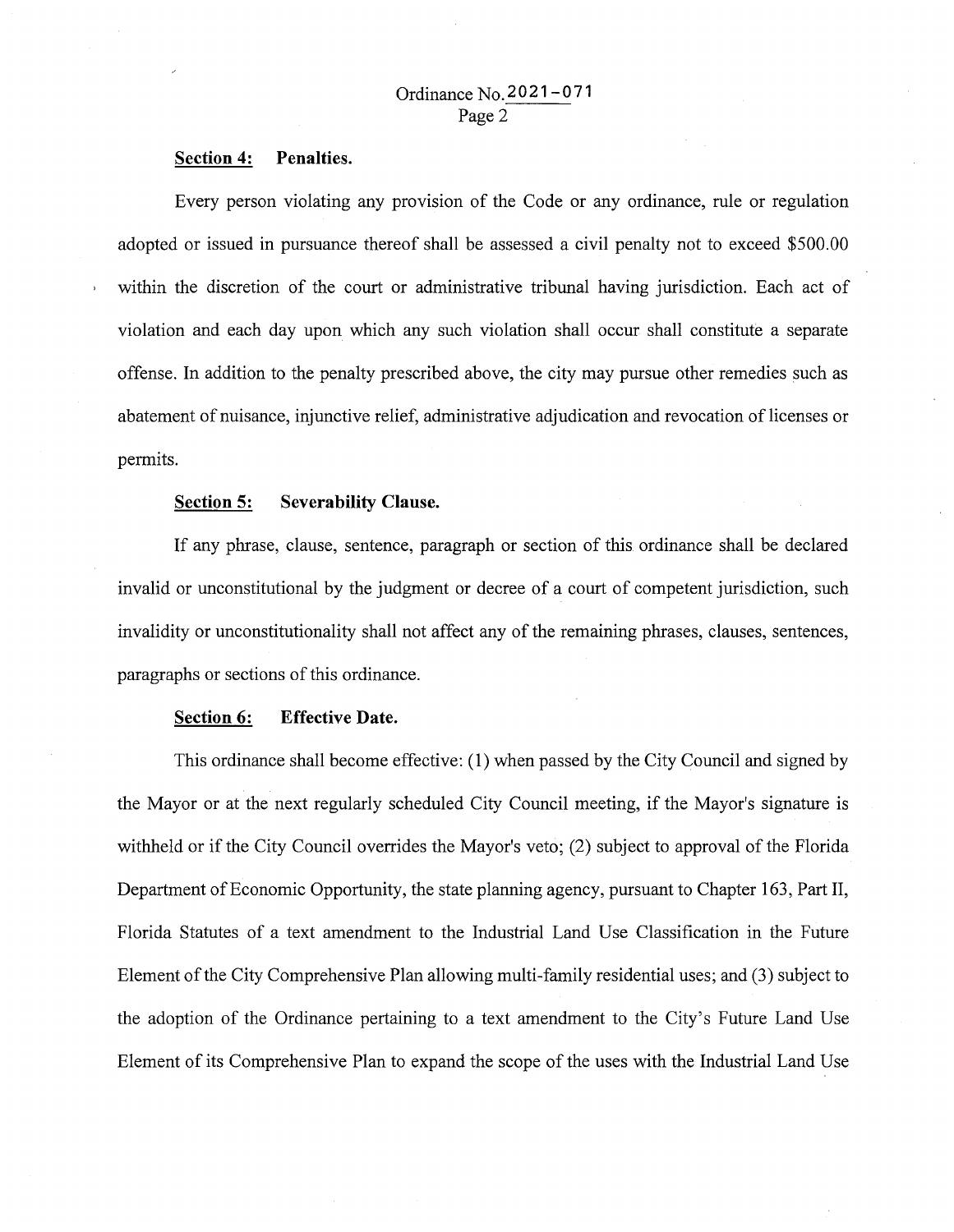Ordinance No.2021-071 Page 3

PASSED AND ADOPTED this day of , 2021. sus Tuntindor<br>
uncil President<br>
ay of August 2021.<br>
August 2021.  $\frac{4}{\sqrt{2}}$ Jesus *T*undidor Council President Attest: Approved on this 10 day of August, 2021. Marbelys Fatjo, City Clerk Mayor Carlos Hernandez Approved as to form and legal sufficient Corena-E-Brayo,-City/Attorney<br>S:DJVORDINANCE8\4030 W 88 St, 10350 NW 142 St rezoning from AU and GU to RH-CD allow multifamily development CUP.docx

\_\_\_\_\_ .. ,.-·•

Classification located within a quarter mile of properties with Mixed Use Hialeah Heights Land

Use Classification.